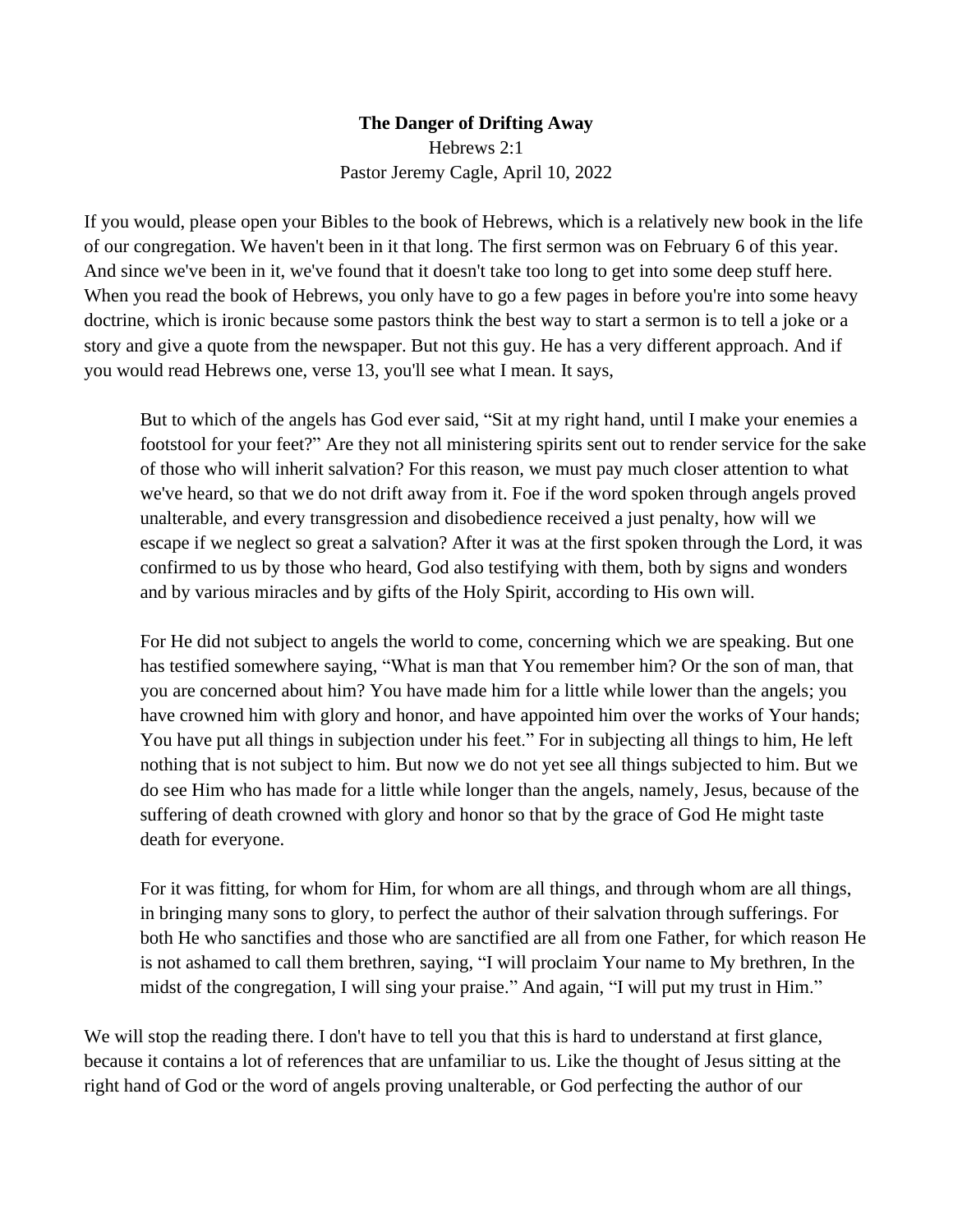salvation through suffering. But the argument is pretty clear when you go back to the beginning of all that because Chapter Two starts with the phrase *for this reason*. If you look in your Bibles, he says, "For this reason", or "therefore," which means therefore, in light of all he said before, about the greatness of Christ in chapter one, this is what you need to do. Now, you need to make sure you don't drift away from it. Because if you do, there'll be no hope for you. You need to make sure your mind doesn't wander off to other things, because if you do, you could end up being lost.

And just to say a few words about that, I mentioned last time that I don't really have to explain why the author puts this in here. Because if you've been a Christian for any number of years, you'll know that people love to drift away from Jesus, don't they? They love to wander off from Him. As the hymn writer put it, "Prone to wander, Lord, I feel it. Prone to leave the God I love." And if you notice, he didn't say, "Prone to follow Lord, I feel it. Prone to be faithful to the God I love" because our hearts aren't like that. You know what it's like, our hearts are prone to go into something else like sin. And as a result, we have to be reminded to pay attention to Christ. In fact, this phenomenon is so common that theologians have come up with a term for it called backsliding, which refers to someone who professes to be a Christian, but they've slipped away from it now, they say they're a believer because they prayed a prayer, walked an aisle, got sprinkled as a baby, learned the Catechism as as a teenager. Now they don't do it anymore. Now that's all lost on them. Because they've chosen to go another way. They didn't run back to the world, they slid back into it. They didn't sprint towards sin with all their mind, they did something worse. They stumbled into it one step at a time. It's so common today.

In fact, Hebrews three verse 12 refers to this just a few verses later, I'm going to have you turn to another book in a moment. But if you just want to write that in your notes, Hebrews three, verse 12, says, "Take care, brethren, that there not being any one of you with an evil, unbelieving heart that falls away from the living God." And that's a very interesting verse, because get this, he said that to a church. In other words, he didn't say to a bar or a club or a tavern where people do horrible things. He said it to people in this room, make sure you don't have an unbelieving heart. Why? Because it's possible to do that. It's possible for you to come to church, week in and week out, sing the songs, read the scriptures, pray the prayers, and ignore it all, and completely blow it off. Later on, he says the same thing another way, when he tells us in Hebrews 10, verse 26, "Then if we go on sinning willfully after receiving the knowledge of the truth, there no longer remains a sacrifice for sins, but a terrifying expectation of judgment." And that's also a very frightening passage, because he means that God will judge the people in church. I think it's safe to say most of us come to church because we're afraid of the judgment. We don't want to be judged by Christ. Well, God says you will, if you come here and fake it, if you go on sinning willfully as if it never meant anything to you at all, because the idea here is not that you have your salvation and lose it. It's not that you have faith in Christ, but you let it slip away. The idea here is that you never had it at all. And it just took a little bit of time for everybody to see it. That's what backsliding is. It just takes a little bit of pressure and a little bit of trials and a little bit of suffering and the real you comes spilling out. But the point is that this is something the Bible says over and over again. It tells us this repeatedly because apparently it's a real issue.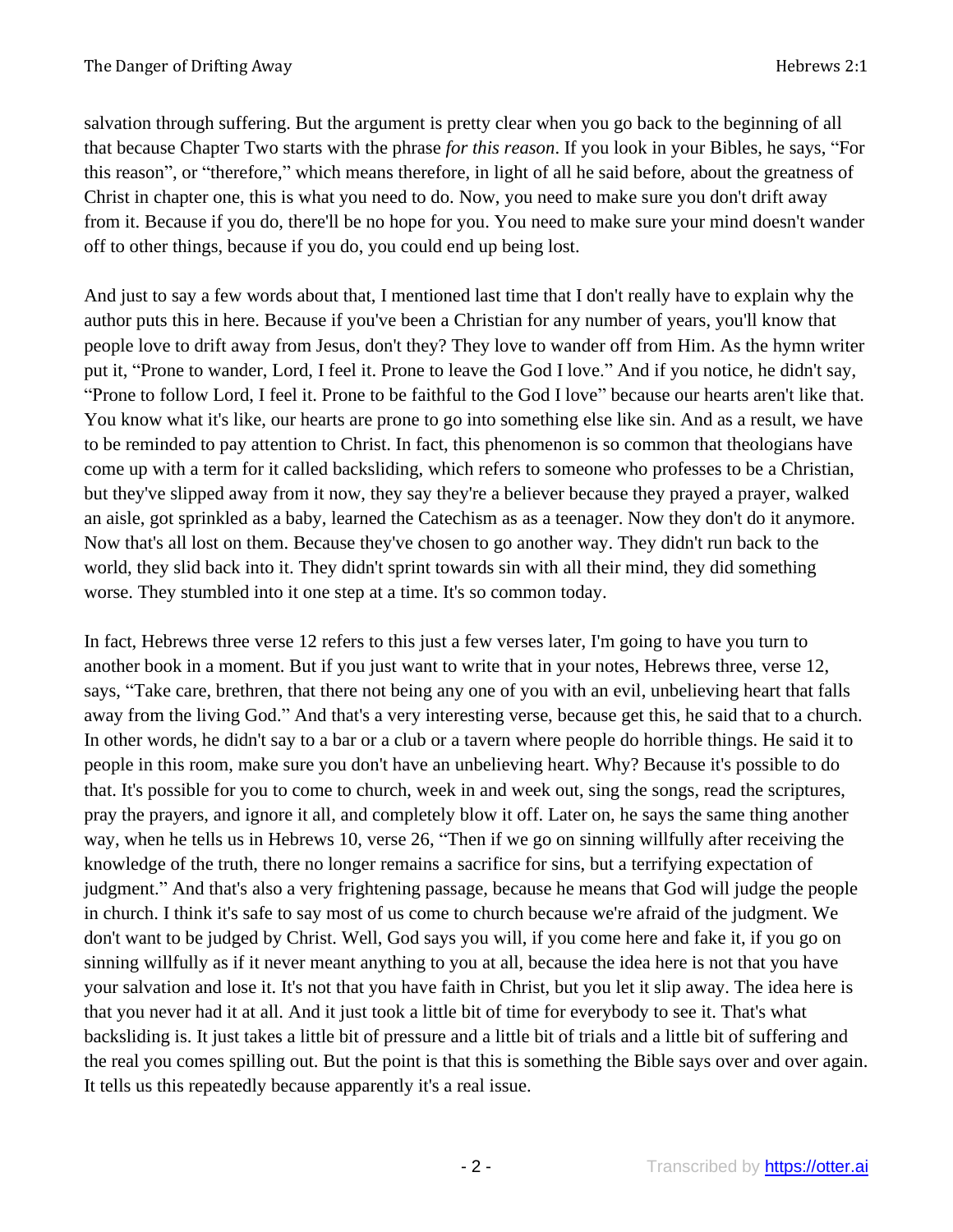It might be helpful to show a few more instances of this in order to get our minds around what the author is talking about here. So if you would, keep your finger in the book of Hebrews, and turn to the book of Revelation. I know it usually makes people nervous when you say turn to the book of Revelation. But just to calm your hearts. We won't get into the futuristic stuff here, because it doesn't start off talking about prophecy. The book of Revelation starts off with some very practical advice to churches, churches that existed in the first century, and it all centers around one problem, the problem of backsliding. Just about every one of these churches dealt with it on some level. And if you look in chapter two verse one, it says, "To the angel of the church and Ephesus write: The One who holds the seven stars in His right hand, the One who walks among the seven golden lampstands, says this, 'I know your deeds and your toil and your perseverance, and that you cannot tolerate evil men, and you put to the test those who call themselves apostles, and they are not, and you found them to be false; and you have perseverance and have endured for My namesake, and not grown weary. But I have this against you, that you've left your first love."

Now, that may not mean a whole lot to you when you first read it, but the church and Ephesus was one of the greatest churches of the first century. It was right up there with the church in Jerusalem, because this is a church that was planted by Paul, pastored by Timothy, and the apostle John was said to have died in it. So in other words, they had a very rich history. I mean, this was a church with all the degrees on the walls. Because you see this in the passage, verse two says they were diligent the ministry, they took it seriously. They didn't tolerate evil men and put up with heresy. Verse three says it didn't grow weary in it either or slack off. This was not the kind of church that you would show up and hear them crack a few jokes. This is the kind of church that they would use the big terms, the big theology, the heavy doctrine. They were very diligent in that. But verse four says that Jesus nevertheless had one thing against them and that is that they didn't care anymore. When they came to church, they went through the motions, they put on a show because it had all become mechanical for them. And as a result, verse five says that the Lord was going to remove their lampstand, which is another way of saying He was going to destroy them because they were backsliding. They didn't have any passion at all for the work. I think some of us have been in churches before where they had a lot of good theology, but they were cold. Nobody cared. That's the church in Ephesus.

Another church that Jesus confronted over this issue is the church at Pergamum. If you look at chapter two, verse 12, they have the same problem, but from another angle. It says, "And to the angel of the church in Pergamum write: The One who has the sharp two-edged sword says this: 'I know where you dwell, where Satan's throne is; and you hold fast My name, and did not deny My faith, even in the days of Antipas.'" If you look in verse 14, it goes on to say, " 'But I have a few things against you, because you have there some who hold the teaching of Balaam.'" Now, again, this is an unfamiliar setting for us. But Pergamum is another one of the cities in the list that's no longer here today. But if you look at it on a map, Pergamum was the northernmost city in the list of churches here and was right on the coast of the sea. So that if a messenger brought this letter from John through the port of Ephesus, he would go from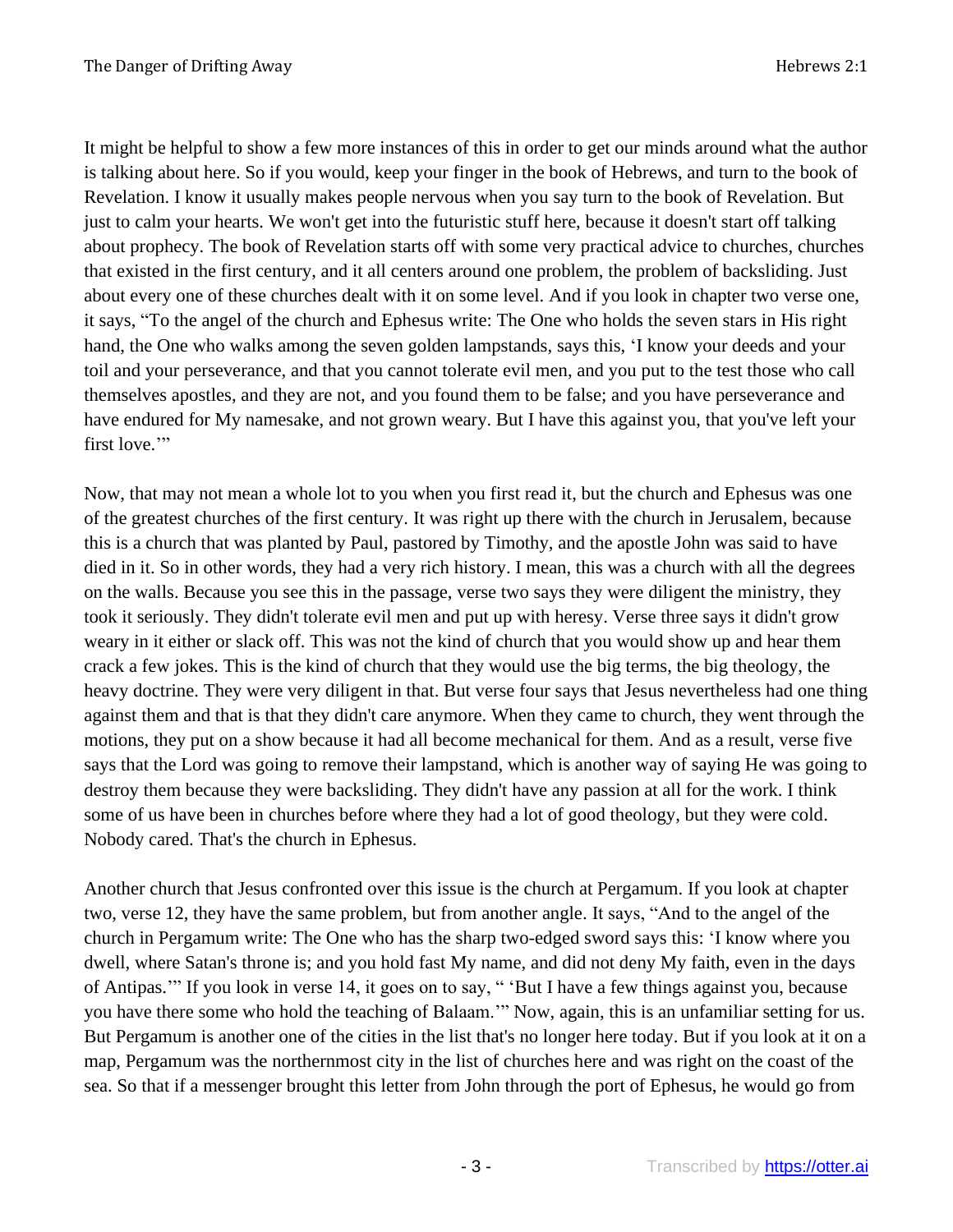Ephesus, to Smyrna, from Smyrna, Pergamum. And there he would go east, which means that Pergamum was isolated. It was way up there on its own. And as a result, verse 13, says, they live where Satan's throne was. They had idolatry everywhere, immorality, witchcraft, sorcery, all that kind of stuff. And they didn't deny the Lord's name. But what they did do is this in verse 14, they held to the teaching of Balaam, which is a reference to an Old Testament prophet who led Israel to commit adultery. Because apparently, that was happening here. They weren't cold, like the Ephesians were, they weren't apathetic. But what they were was halfhearted in their loyalty to Christ; they chased after the flesh. This was the kind of church you'd go in and they would say that it's okay to commit adultery. This is the kind of church they would say it's okay to have homosexual pastors. This is the kind of church that says divorce doesn't matter, all these types of things, that's Pergamum. And as a result, the Lord said the same thing in verse 16, you need to cut it out, or I'll make war with you.

I just have one more church to mention in this list, because they're all kind of like this. If you look at one more, in chapter three, you have the church in Laodicea. And this is really the icing on the cake because this is some of the worst words in Scripture to a church. But in chapter three, verse 14, the Lord writes, "To the angel of the church in Laodicea wright: The Amen, the faithful and true Witness, the Beginning of the creation of God, says this, 'I know your deeds that you are neither cold nor hot; I wish that you were cold or hot. So because you are lukewarm and neither cold nor hot, I will spit you out of My mouth."

That's interesting because in particular passage, the Lord doesn't even compliment them anymore, like His patience has run out. And he says that this church is neither cold nor hot, they are neither here nor there, on nor off to the things of God. And as a result, this church makes God want to puke. That's the only time to my knowledge that the Lord says a church makes Him want to vomit. And it was all over the sin of backsliding. I find this fascinating to read this in the book of Revelation, because you wouldn't think this would be a problem because the church had just started. I mean, it hadn't been around that long as an institution. Jesus had died a few years before the apostle John was still alive. And yet this was a massive issue in the church, because this is how sin operates. Give it a few years. And if you don't watch it, you will go back to the sins of the world. It happened in the first century and it happens in the 21st century. It was going on when the church began, it's going on now and the church is still operating. Which is why the author of the book of Hebrews gives you this warning in chapter two, if you want to turn back there.

This is why he says this in verse one. "For this reason, we must pay much closer attention to what we have heard, so that we do not drift away from it." Those churches who just read from were drifting. And the author tells you not to do that. And I'll say a few words about this in a moment, but the term *drift away* is important here; it's one word in Greek, and it's the word *pararreo*, which means to drift away and wander off. But it's a very colorful word, because depending on how it's used, you could translate it a lot of ways. It can refer to a ship slowly sailing on the water, or a ring gently slipping off your finger, or a rock rolling gradually down a hill. It doesn't refer to someone who leaves Christ quickly. They do it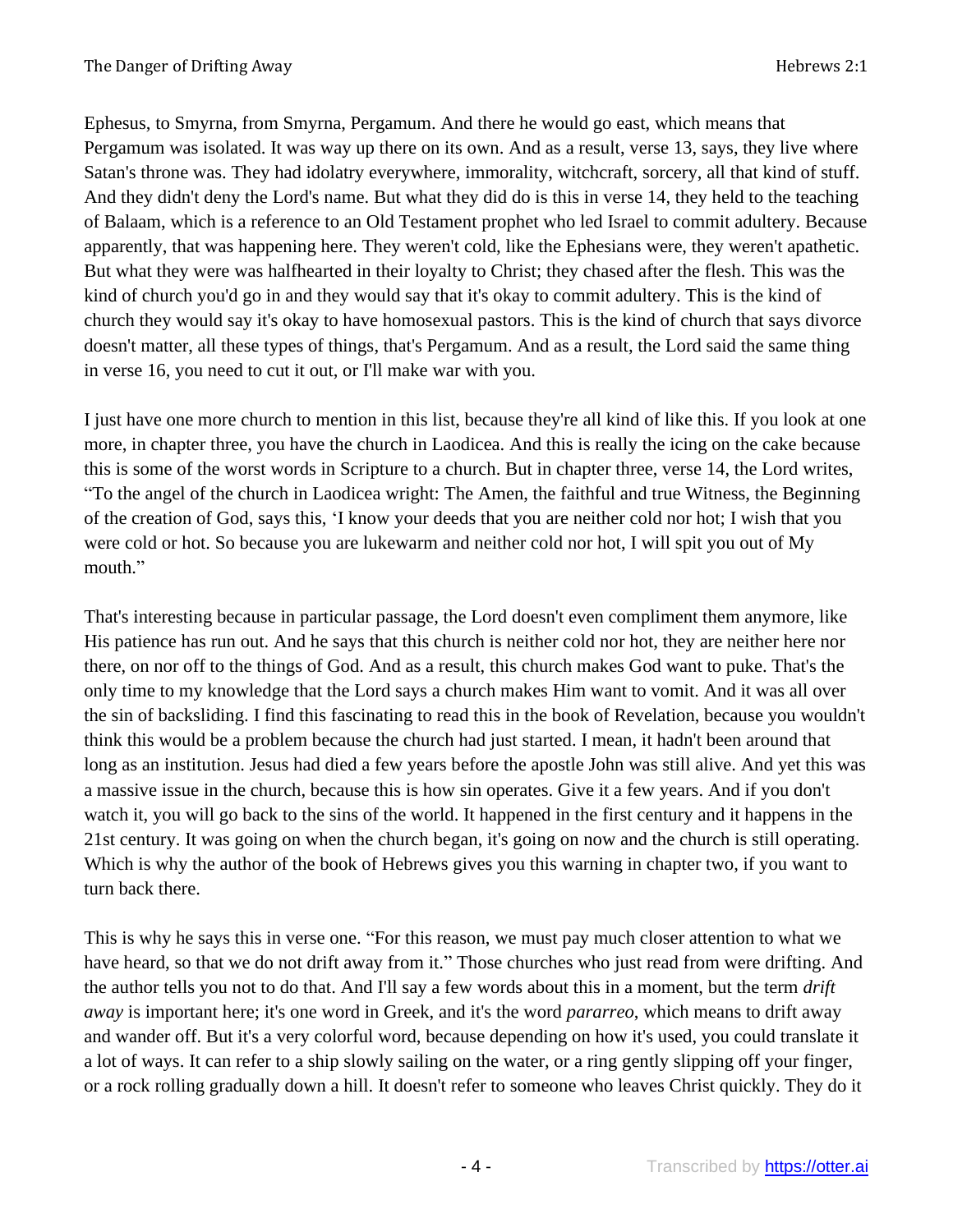slowly. It's not talking about someone who turns their back on him right away, but they do it gradually over time. The trouble the author is describing here is not that a fleeing from the Lord, as much as that of falling from the Lord. It's not about running from Him as much as it is dozing off and going to sleep. I can't tell you how many Christians are in this world today that are sleeping, and I'm talking about drifting, dozing Christians because even though they come to church and attend our services, and show up faithfully every Sunday, let's be honest, they don't care anymore. It just doesn't mean anything to them because their love for the Lord is wrapped up in one thing, and that is church attendance. And their commitment to Christ is seen in one hour and one hour only because when they go home, they don't do anything for him at all. Their passion for Christ completely stops.

I was sharing with Prairie chapel last week that I grew up in the Bible Belt in the United States in Tennessee. And I was just surrounded by religion everywhere. This was a problem there. Now I'm in the Bible Belt in Canada and it's a problem here. The point the author's making here, as he starts out the book of Hebrews is that God hates it when you act that way; He can't stand it. He hated it in the book of Revelation, He hates in the book of Hebrews, because your worship of Him needs to go home with you. Your love for the Lord needs to go past the walls of this room and into your homes and into your jobs and into your schools and into your hearts and relationships. Otherwise, it's all for nothing. Because again, this passage is not talking to the people out there, it's talking to the people in here. And it's not a warning for the people in the bars, or the taverns. It's a warning for those who show up in church. We are the audience of this. You know, I don't know about you. But when I read a verse like this, if I'm not careful, I can find myself saying this doesn't relate to me because I would never do something like this. I love Jesus way too much to ever drift away from him. But if you ever find yourself saying that I want to remind you that the church in Ephesus said the same thing and look at what happened to them. They made the same pronouncement and look how they ended up. So you don't want to do that. As I studied it this week, I also found myself saying, yeah, yeah, don't drift away. I've heard that before. It sounds like a Paul Washer sermon, doesn't it? It's like something you would read in a John MacArthur book. So why don't we just skip over this and move on? But if you find yourself doing that, the church in Laodicea did it too. And it destroyed them. And I don't want it to destroy our church. That's why I want to spend one more week talking about this.

So if you're taking notes, in Hebrews chapter two, I want to give you three tips to keep from backsliding. Last time I was with you, I walked you through the book of Hebrews and I showed you several times when this warning is given to the church. Here, it's mentioned over and over again. But I don't know if I gave you a lot of practical tips in order to defeat it. And so that's what we're going to do this morning. Let's just back up for a moment and talk about how to get victory over this sin.

You see this everywhere in the church. I mean, you see this with young people when they graduate high school, they start to drift. And you see it with old people when they go through the midlife crisis because they start to drift. They buy their Harley Davidson and off they go. And you see it in all types of walks of life and during the Coronavirus. They've done studies on this and found that one in three people have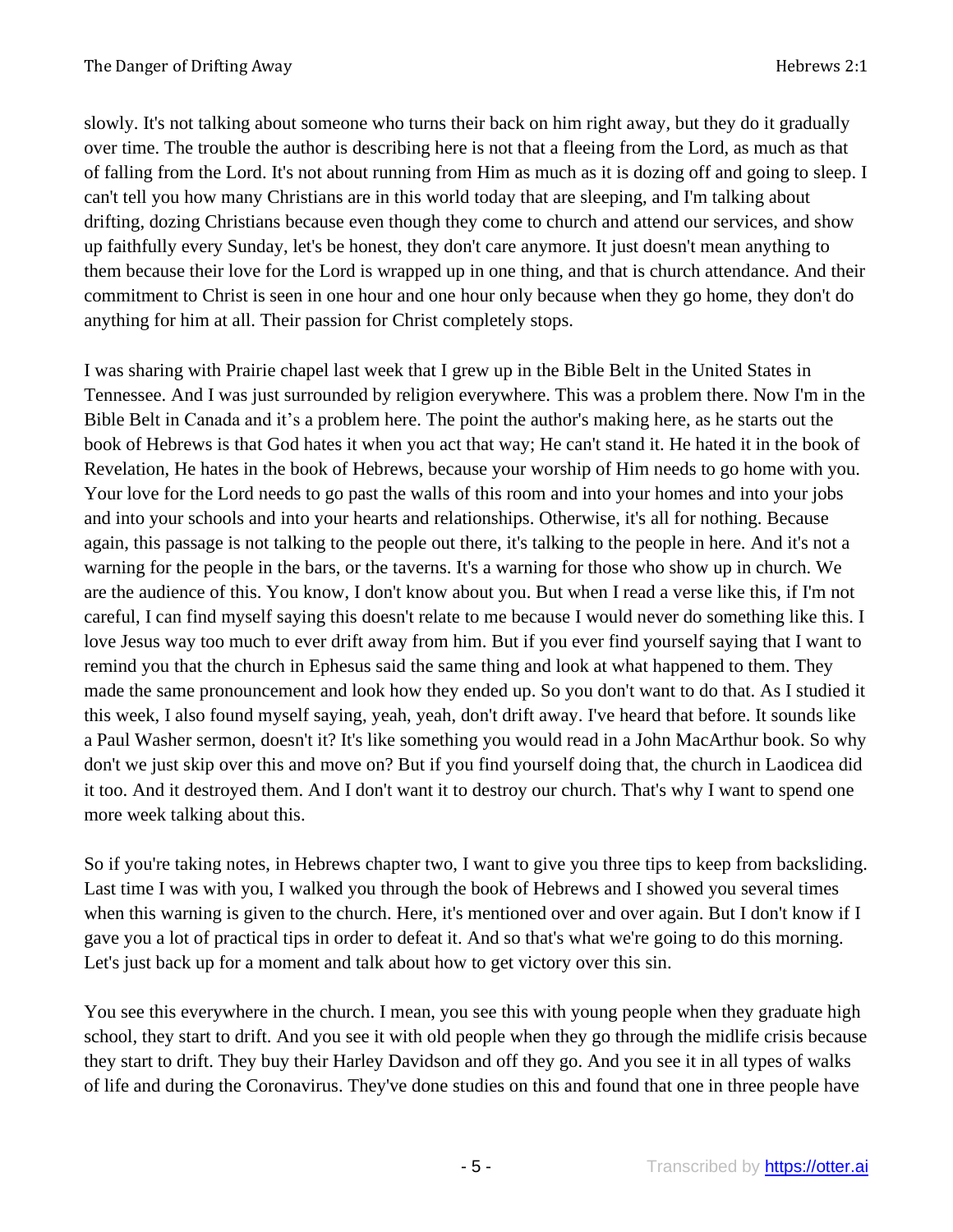stopped attending church after the Coronavirus. They never came back. And a lot of them are literally leaving the faith altogether. And if you find your heart going that way, this sermon is for you. Let's talk about three tips to prevent this.

The first one is to remember your Saviour. This means that one way to keep from falling into this trap is to keep in mind all that Christ has done for you and all that He has sacrificed and let it motivate you to remain faithful. So if you find yourself growing apathetic, go back home and read your Bible and see what it tells you about the Lord. If you look in verse 13 of chapter one again, just to get some setting for this and context, he says this, "But to which of the angels has He ever said, 'Sit in my right hand until I make your enemies a footstool for your feet?' Are they not all ministering spirits sent out to render service for the sake of those who will inherit salvation" For this reason, we must pay much closer attention to what we have heard. So that we do not drift away from it."

I want to remind you that the author here is not just writing a theological treatise, he's writing to a church, which means he's not just interested in doctrine here, he's interested in application too; He's not giving you a bunch of information and pie in the sky kind of stuff and leaving it at that; he wants to actually shepherd your heart and see your life change as a result of what he's saying. And in order to do that, in verse one, he starts off with the phrase *for this reason*, which is in Greek, *dia hoytos*, which is a grammatical device known as a subordinate conjunction. Now, that may sound really nerdy, but there's a reason I'm telling you that because it is used to connect one thought to another, it's like a bridge between the two passages here, because the thought in Hebrews one is that Jesus has done all these things for you. He's made the world and created it and died and risen again, to sit at the Father's right hand and *for this reason*, this is what you need to do: you need to pay attention so you don't drift away. That's the thought of the passage. It's even more special when you remember that the author's just mentioned Jesus' enemies in verse 13 of chapter one, and said, He will turn them into a footstool, which means He's going to crush them, and destroy them, and obliterate them from the face of the earth. So what he's saying here now is that unless you want to be one of those enemies, and go through that yourself, this is how you need to conduct yourself, you need to wake up when you come to church. You need to snap out of it. And stop being so wishy washy in the Christian life. Because there's really only two groups of people in this passage. At the end of the day, there are Christ's friends, and there are His enemies. There are only two camps you fall into, you are a part of His beloved, or you're part of His opponents. And his friends do this, they remember Him. They think about Him constantly. They can't ever get Christ off their mind. In other words, they don't do it once on Sunday morning, and that's it. And they don't think about Jesus when they come to church, and then forget about him when they walk out the door and go back to their, their job. It's an ongoing thing for them.

I've spent a lot of time in the previous weeks or months going over what the author says about Christ in chapter one, so I don't want to repeat any of that here. If you want to learn any more about that you can go online and listen to the previous sermons. They are all called "Jesus is greater"…"Jesus is greater than the world"; is "greater than the nations", that type of thing. But it might help to show you a few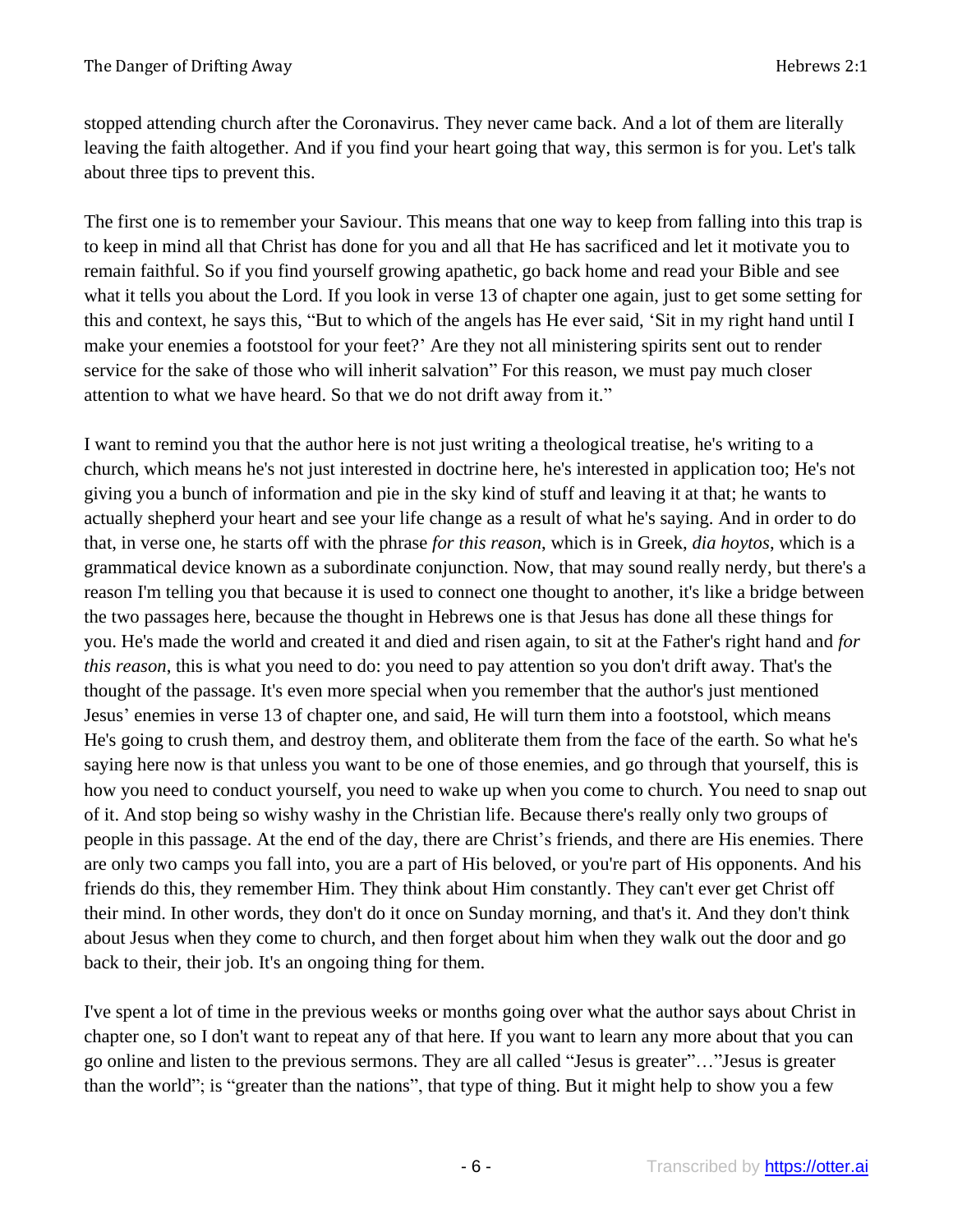other things the author says about Christ in this book because it highlights what he's telling you here. So if you look in chapter four, verse 14, this is just another thing he says about Christ in the book And it's a wonderful thing he tells us about our Saviour. He says, "Therefore, since we have a great high priest who has passed through the heavens, Jesus, the Son of God, let us hold fast our confession. For we do not have a high priest who cannot sympathize with our weaknesses, but one who has been tempted in all things as we are, yet was without sin. Now, I love that passage there because of the image it gives you. Because remember, he's writing this book to the Jews, and the Jews had an office called the priesthood. And over the priesthood, you had a high priest. And one day out of the year, the high priest had the responsibility to go behind the curtain in the temple that separated the presence of God from the rest of the worshipers. The reason that's so important is because it was the only time anybody went in there. The rest of the time, the Holy of Holies, of the Ark of the Covenant was off limits to the people. The Jews actually took this so seriously that they would tie a rope around the high priest's foot with a bell on it, so if the Lord struck him dead after he walked in there, and the bell stopped ringing, they could drag him out like a sack of potatoes. I don't know about you, but I'm very grateful I'm a pastor, and not a High Priest. That sounds like an awful job. But the reason that he relates it to Christ here is because not only has Christ passed through the curtains for us, but He has literally pass through the heavens Himself. He has gone straight into the throne room of God. Verse 15, says He sympathizes with your weaknesses, which means He knows what it's like to be human, He understands it. He's been tempted in all things as we are, so that when He sees you struggle with sin, and he sits beside the Father, Jesus doesn't shake his head and say He doesn't get why you do that. He knows why you do that. He's been there too. And when He sees you battle with things and wrestle with things and weep over your flesh, He doesn't say, "That's crazy. I don't get why it's so hard." He gets it. You have One sitting by the Father who knows exactly what you're going through. And He's been through it Himself, which is why verse 16, says that you can draw near to the throne of grace, with confidence, because you have someone sitting there who is on your side. You don't have an enemy at the throne of grace, you don't have an opponent there, you have a friend. In fact, it's a throne of grace; it's not a throne of judgment because Christ is there. He is your great high priest,

So many people don't understand this today, because every time they pray to God, they tremble, don't they? They're scared to death because they think God is out to get them. And He's up there with lightning bolts trying to hit them every time they fail. You don't have that; you have a Saviour like this.

And if that's not enough, the author adds to this later on in chapter six. If you want to turn over there, in chapter six, verse 19, tells you something else about your Saviour. This book is full of statements like this. It says this hope we have as an anchor of the soul, a hope both sure and steadfast, and one which enters within the veil. Again, there's that same reference there within the veil, where Jesus has entered as a forerunner for us, having become a high priest forever, according to the order of Melchizedek. Now, there's a lot in here, and we can't to get to everything. But here he calls Jesus our forerunner, which means He's the one who went before us. He went behind the veil to remind you that you can go there, too. He passed into the presence of God to show you that He will take you there to be your anchor.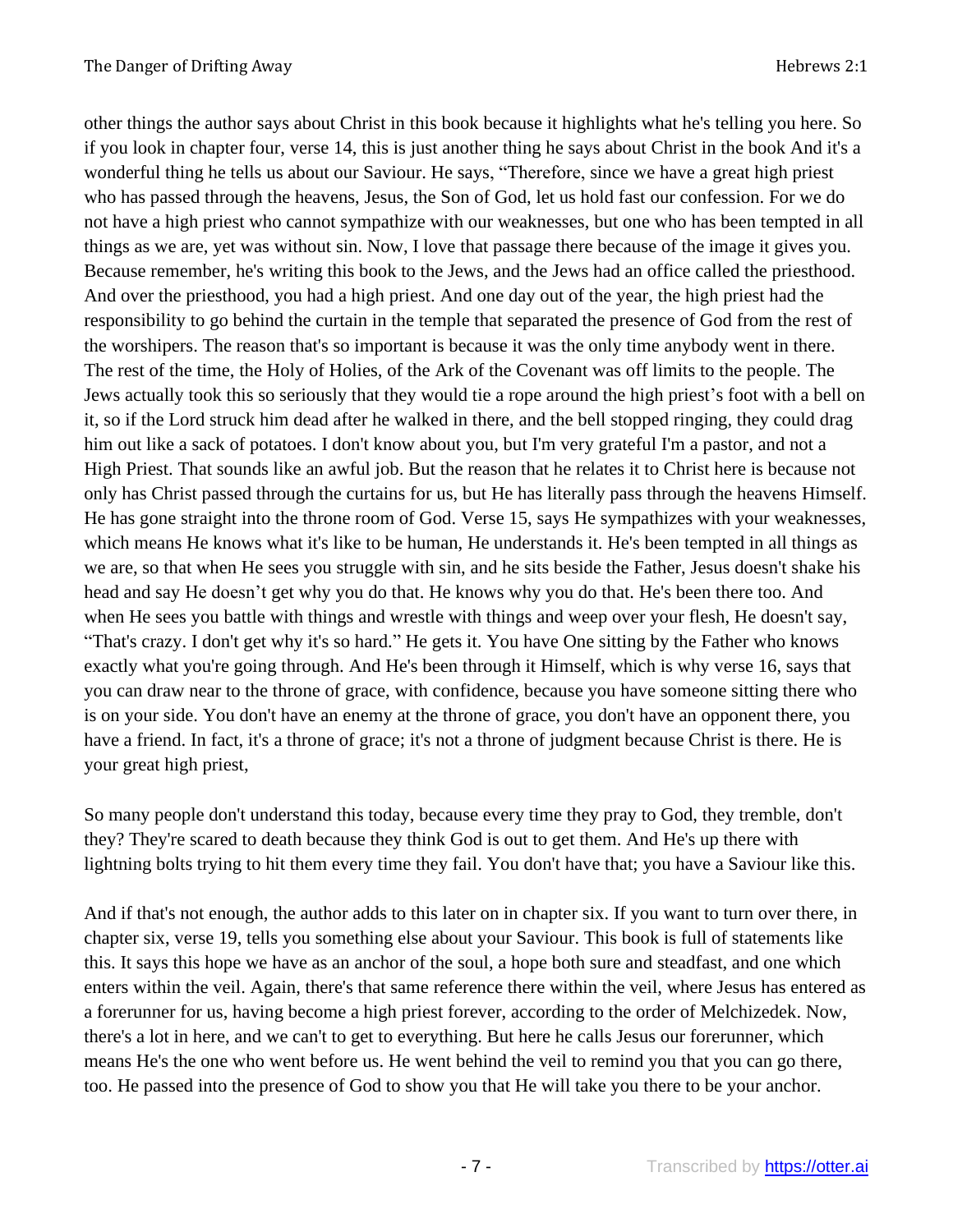I love what John Calvin says about this verse because he said that some people's anchors go down, but ours go up. And some people's hope is buried deep beneath the sea, where the winds of life can't take it, touch it, and it doesn't move. But we have ours buried in the sky, which is so much better. Because it means you don't have to freak out every time you watch the news anymore. And you don't have to fall apart every time the world goes crazy because Jesus is your anchor and you know He's not going anywhere. He's your hope and your hope won't move. If there's anything this world is lacking right now it is a sense of peace, right? People are just going back and forth like a bunch of rabbits. They turned to all kinds of things right now to give them comfort like sex and drugs and alcohol. It's why they get hooked on stuff like prescription pills. And the author of the book of Hebrews says you don't need any pills anymore. You have Christ. You don't need drugs. This is all you need.

And if that's not enough, I'm not done yet, the author tells you one more thing about your Saviour. In chapter 10, verse 11, it says, "Every priest stands daily ministering and offering time after time the same sacrifices, which can never take away sins; but He, having offered one sacrifice for sins for all time, sat down at the right hand of God, waiting from that moment onward 'until His enemies be made a footstool for His feet.'" And this one is what is helpful as well because the author has called Jesus our anchor, and he's called him our High Priest, but now he calls him our sacrifice. Just to show you how much your redemption cost him, it cost him his life. Because this is what sacrifices do, they die. And this is how offerings operate, they put down their life on the altar, spill their blood and save you. They don't sit passively by and watch; a sacrifice gives everything it has. And that's what Christ has done as well. He became the priest and the sacrifice, He became the Offeror and the Offering.

Verse 14 says, "For by one offering He has perfected for all time those who are sanctified." I told you before that the Jews would offer 1000s, maybe even millions of sacrifices every year. Some said on the day of the day of Passover alone, they would kill about 200,000. Jesus died once because His death is enough to cover every sin. And I mentioned that because that's what the author of Hebrews is referring to when he gives you this statement in chapter two, *for this reason*. That means that for this reason that Christ is our Great High Priest, and He's our anchor, and He's our one-time sacrifice for sin who has passed behind the veil. This is what you need to do now, you need to take it seriously and stop backsliding. That's all background for this one verse. You need to wake up and pay attention and stop messing around. And let me tell you what this has to do with our life today: when you backslide, do you realize what you're doing? You're not sinning, you're being stupid. And when you fall back to the ways of the world, you're not just disobeying God, you're being ungrateful because you're trading something this wonderful for that. You're trading something this special for dirt. You're saying, "I know Jesus did all this for me, but I don't care because I just want to sin. And I know that He paid such a high price, but it doesn't matter because I just want my lust." And that's a terrible thing to do. I mean, this is why Jesus told the church in Laodicea that if you don't stop it, He will spit you out of His mouth because it makes Him furious when you act this way. And this is why He told the church in Ephesus that if you don't cut it out, He will destroy you. Because it's just so ungrateful. It's like taking a precious gift, a priceless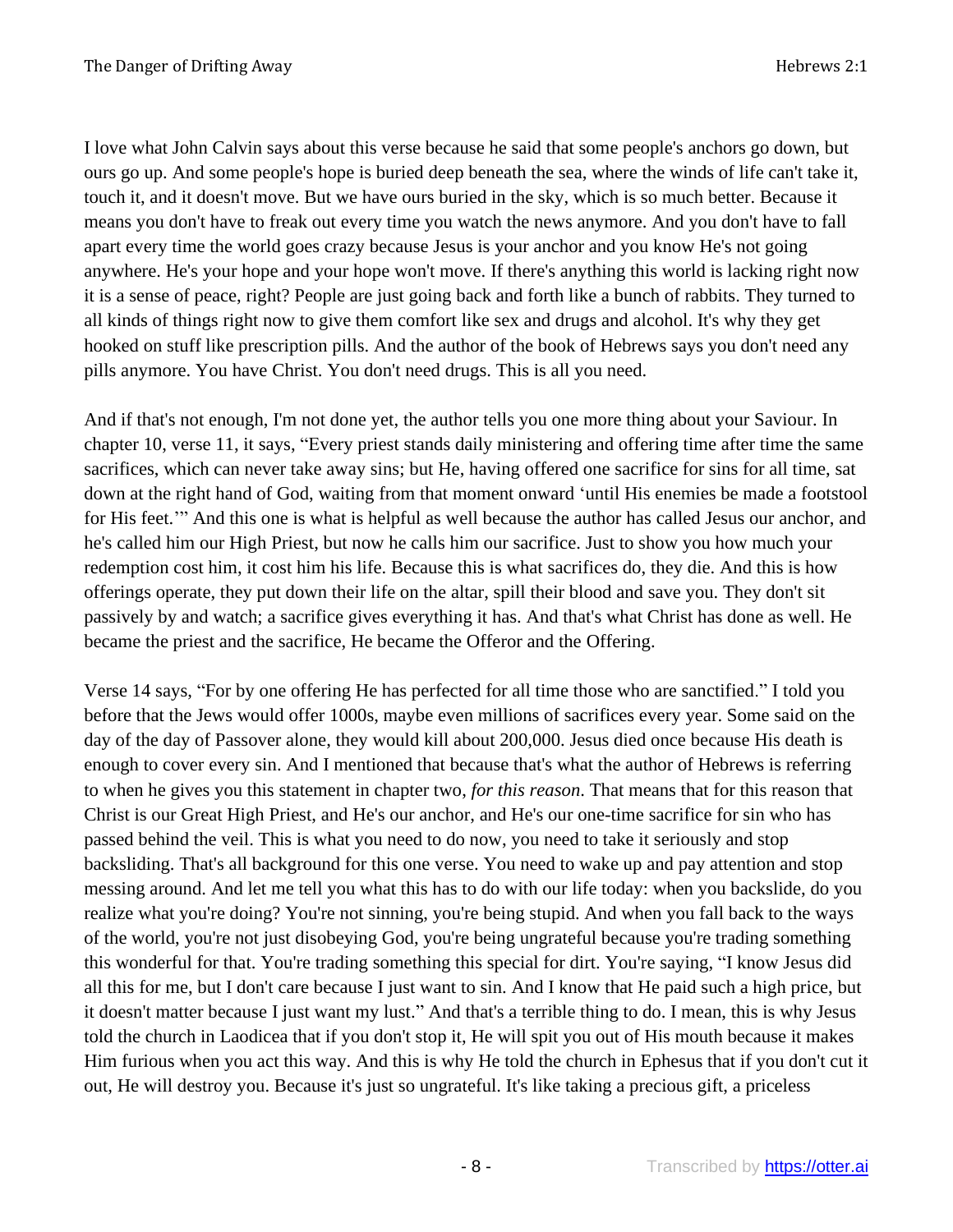treasure, and throwing it on the ground, which is so common today. You see it happen all the time. I've lost track of the number of people that I've met who have come to church and said, I'm bored, you're bored; we are all so bored because that's what they think of Jesus: He's boring to them; He's a dull thing. They want to be entertained. They want to rock and roll show. They want to smoke machine behind the pulpit. Or they come here for worship and they open their Bible and they say, I can't study this because it's hard because I'm tired, you're tired, we're all so tired. So they sniff at it disdainfully and they look at it with contempt. But they do that because they forget how wonderful all of this truly is. Friends, when you come to church, you don't read your Bible because you have to, you do because you want to, and when you worship God, it's not a chore for you; it's a blessing. It's a privileged to be in here. I love sitting on the front row because you guys sing like it's a privilege. You pour your hearts out to God because you love it.

My point is that this is where the battle against backsliding begins, it begins in the heart. And this is where you get victory. You get victory when you ask yourself, "What's my motivation for coming here? Do I do it? Because someone's twisting my arm? Or do I do it? Because I love it? Do I come to church because my parents made me do it, or my friends made me do it, or my wife made me do it. And she's gonna get really angry if I don't come to church and quiet at the dinner table. Or do I come for something else?" If you want to write this passage down, first John four verse 19, says, "We love because He first loved us." It doesn't say that we love Him because if we don't, somebody is going to be mad at us. Or we love Him because if we don't, we're going to make our parents upset. We do it because He started it. And we can't help but love Him back. Luke four seven, verse 47, says he who has been forgiven much, loves much. And friends, let me ask you the question, do you know that you've been forgiven much this morning?

When you come in here, do you come in here with a debt of gratitude? That's how you're going to defeat this sin, by looking at it that way. And it leads to another practical tip to keep from backsliding. The first one is to pay attention. So the first one is to remember your Saviour because that's the foundation for everything in the Christian life. You're not saved by earning your salvation, you're saved by remembering it. You're not saved by working your way into heaven. You're saved by reflecting on the work of Christ. We're going to have the Lord's Supper in a moment. But we do the Lord's Supper regularly, because it's a memorial to remind you of Christ. That's how you're saved.

A second practical tip to keep from backsliding is to pay attention, which means you need to listen when you come to church, instead of daydreaming. As we come to this next point, I need to point out that the one thing you notice, as you read a book like Hebrews is that the author has an uncanny ability to take something deep and make it simple. In other words, he can take a very profound idea, like the fact that Jesus sits at the right hand of God and He's going to make his enemies into a footstool. And apply it by saying something basic like this, you need to pay attention. It's a gift that the author has. And just to give you insight into this, when he says *Pay attention*, this is another Greek word, *prosecho*, which means to pay attention or be mindful of something, but it can actually refer to the act of turning your gaze in a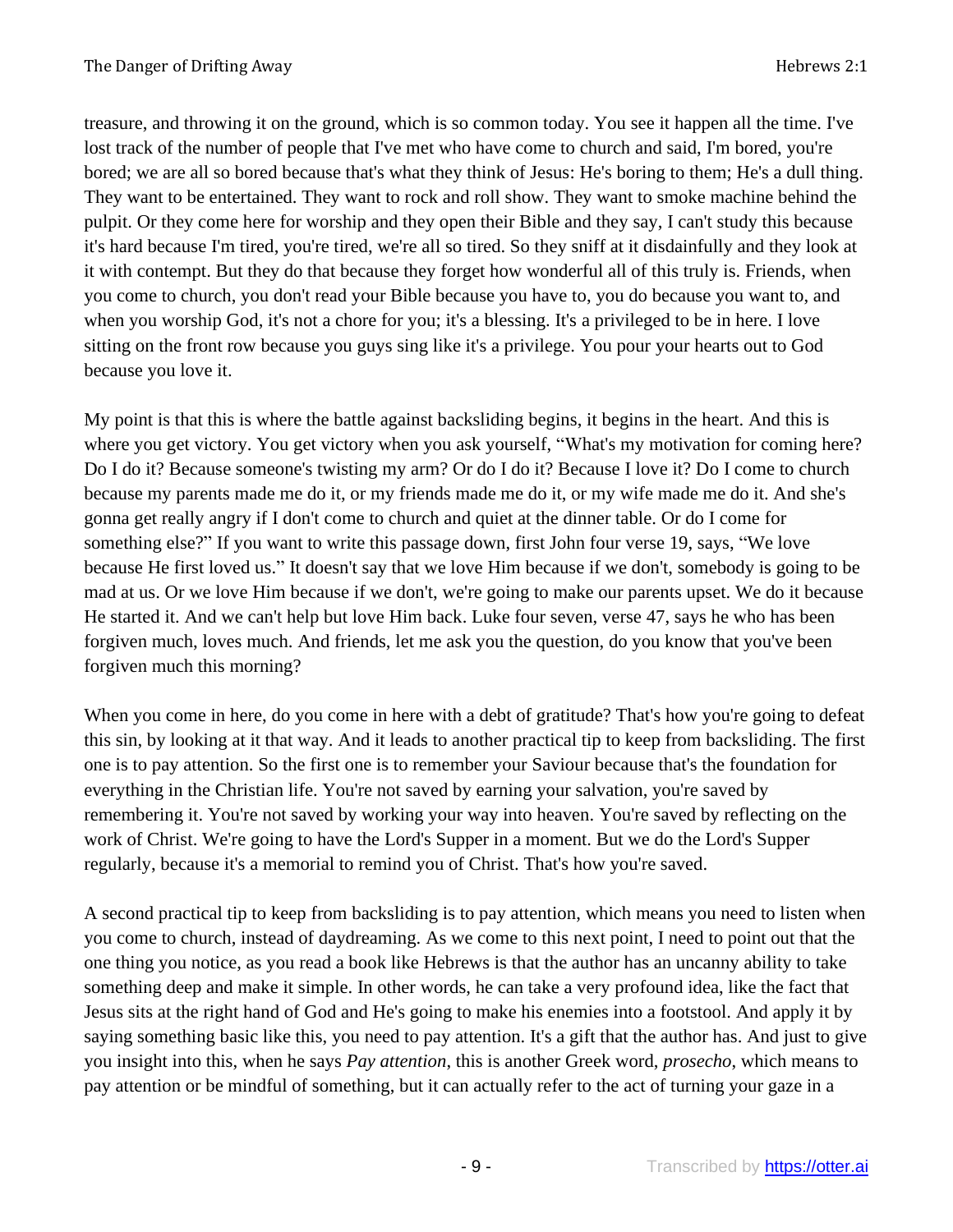certain direction, because you were looking over here, but now you're looking over there. And you were fixing your mind in this place. But now you're fixing your mind in that place. And depending on how it's used, it can also mean you're doing this in a military setting. Because this word was used often to describe a soldier on patrol, looking out for the enemy, making sure his outpost was safe. The author of Hebrews uses it to say this is how you should treat all these precious doctrines of Christ like a soldier at war. Because you're not cuddling up to the world, you're fighting it. You're not buddying up to the culture, you're resisting it, because you're serving in a time of war, not peacetime. In fact, if you read some of the ancient records from this time in history, one thing you find is that it was a capital offense for a soldier to fall asleep when he was on duty; they would actually kill you for doing that. In the Roman Empire when the chief priest wanted to spread the rumor that Jesus had not been resurrected, they tried to trick the people by asking the guards to tell everyone that they had fallen asleep while they were watching and the guard said, we can't do that, because our commander will kill us. So the chief priests bribe them to change their mind. And later on in the Bible, when Paul and Silas were in jail in the book of Acts, and an earthquake hit the prison. The jailer was going to do the same thing. He wanted to commit suicide because he thought his commander was going to kill him because it looked like he had fallen asleep.

But I mentioned that because all that is tied up in this word, *prosecho.* It's a term that denotes great seriousness or earnestness toward something. Because the idea is that when you do this, you are straining so hard that your eyes almost pop out of your head. And you're looking so intently that you almost pop a blood vessel. Because if you notice in the verse, the author doesn't say you need to pay attention, but you need to pay much attention, which alludes to the frequency of it. You don't need to be doing this a little bit, you need to be doing this a lot. And you don't need to be listening to the Lord every once in a while when you come to church on Sunday morning, you need to be doing it all the time. And if that were not enough, he doesn't say you need to pay much attention. He says you need to pay much closer attention, which talks about the intensity of this because when you get into the doctrine of Christ, you need to get into the nitty gritty details. You don't need to fly over it like so many people do.

I grew up in a place where if you ask someone are they saved They would tell you a time when they prayed a prayer, shook a preacher's hand, responded to an altar call. And that's all they would tell you. They wouldn't tell you anything about Jesus, they wouldn't tell you anything about the cross. They wouldn't tell you think about sin, they wouldn't talk about the resurrection, they wouldn't talk about the ascension. It was just date, time, name, boom, done. That's not how this is presented. That's not how you look at the Christian life. You need to be learning about Christ in detail every day.

And it's interesting how he puts this here in verse one because he says you need to do this: pay attention not with what you heard, but with what we heard. Not with what God told the apostles, but with what God told all of us. And the significance to that is, apparently the author was not an apostle here. Some have said that Paul may have written this book, or James or John are one of those guys. But the way this is worded, it looks like he didn't see Jesus with his own two eyes. This man didn't follow Him around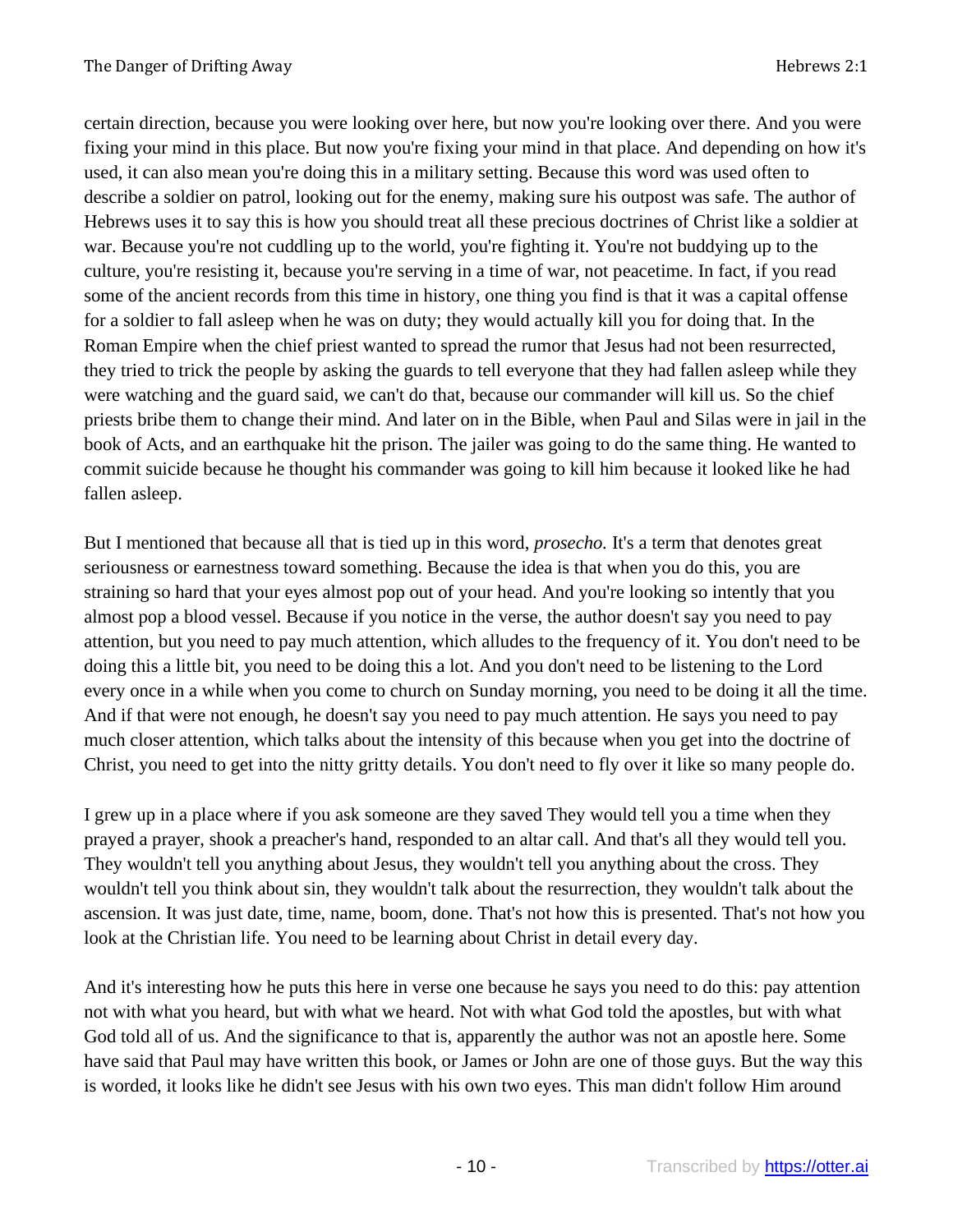Galilee. So in order for him to be saved, he had to do the same thing you do, he had to pay attention too. You don't get a pass on this just because you're a pastor. You don't get to ignore this just because you're special and you wrote the book of Hebrews; this commands for everybody.

Let me tell you how this applies to our lives. You don't ever want to come to a point when you think you're too good to listen to God anymore. Even if you're a preacher, or someone who has done what this guy has done, you don't want to ever come to a place where you say, "I don't need this stuff about Christ. I've heard it all before." Because the moment you do that, you begin to drift. And the second you act that way, you start to crumble. I was talking to our leadership training class the other night. And I said that this may be one of the greatest issues I think that we face in the church today. And that is that so many people have heard the gospel here; they become hardened to it, which is why this country is becoming so secularized right now. And they've done studies on this and found that really the only reason Canada has a strong religious population is because of the immigrants. Native born Canadians who have grown up around church have turned their back on it. There was even an evangelist in the 1800s, who call this the burned over phenomenon, because he preached a series of revivals in the US where a lot of people got saved, or they said they did, only to come back 30 years later, and find that most of these people had wandered off, and they were harder to reach than ever, because they were burned over with the gospel. It's happening all over the place right now.

You can meet all kinds of people in Chilliwack, who tell you they grew up in church, but they don't go anymore. And the author of Hebrews says that if you don't want to see it happen to you, this is what you need to do, you have to pay attention. And that means it's not enough that you paid attention yesterday, you have to do it today. And it's not enough that you went to church and read your Bible and prayed as a kid, you have to do it as an adult as well. Otherwise, it's no good. It has to be an ongoing thing. I've met with people in our church who have told me that they don't know when they were saved. And it scares them because they feel like they're doing something wrong. And I've told them you're not doing anything wrong, as long as you're saved right now. It doesn't matter the date or the hour. God has that recorded in heaven. You can leave that with Him. What matters is that you're living for Him this moment and you love Him this moment and you care about Him this moment. I've talked to other ones who have told me they're so worried because they just can't stop fighting sin and they can't stop struggling with it. And they wonder if they are doing something wrong. And I've said you're not doing something wrong unless you don't struggle with sin. You're not doing anything wrong unless you give up the fight because your soul is in danger, and you have to see it that way. The Bible says the devil is like a roaring lion looking for someone to devour. It doesn't say he's looking for someone to nibble at. And it doesn't say he's a mouse. He is a lion, and that's what you're fighting. You have to act like it.

It also says you need to pray and watch that you do not enter into temptation, for the spirit is willing, but the flesh is weak. And that shows you why this is so important, because your flesh is not your friend, it's your enemy. And your soul is not powerful, it's puny. So you have to ask God for help repeatedly. The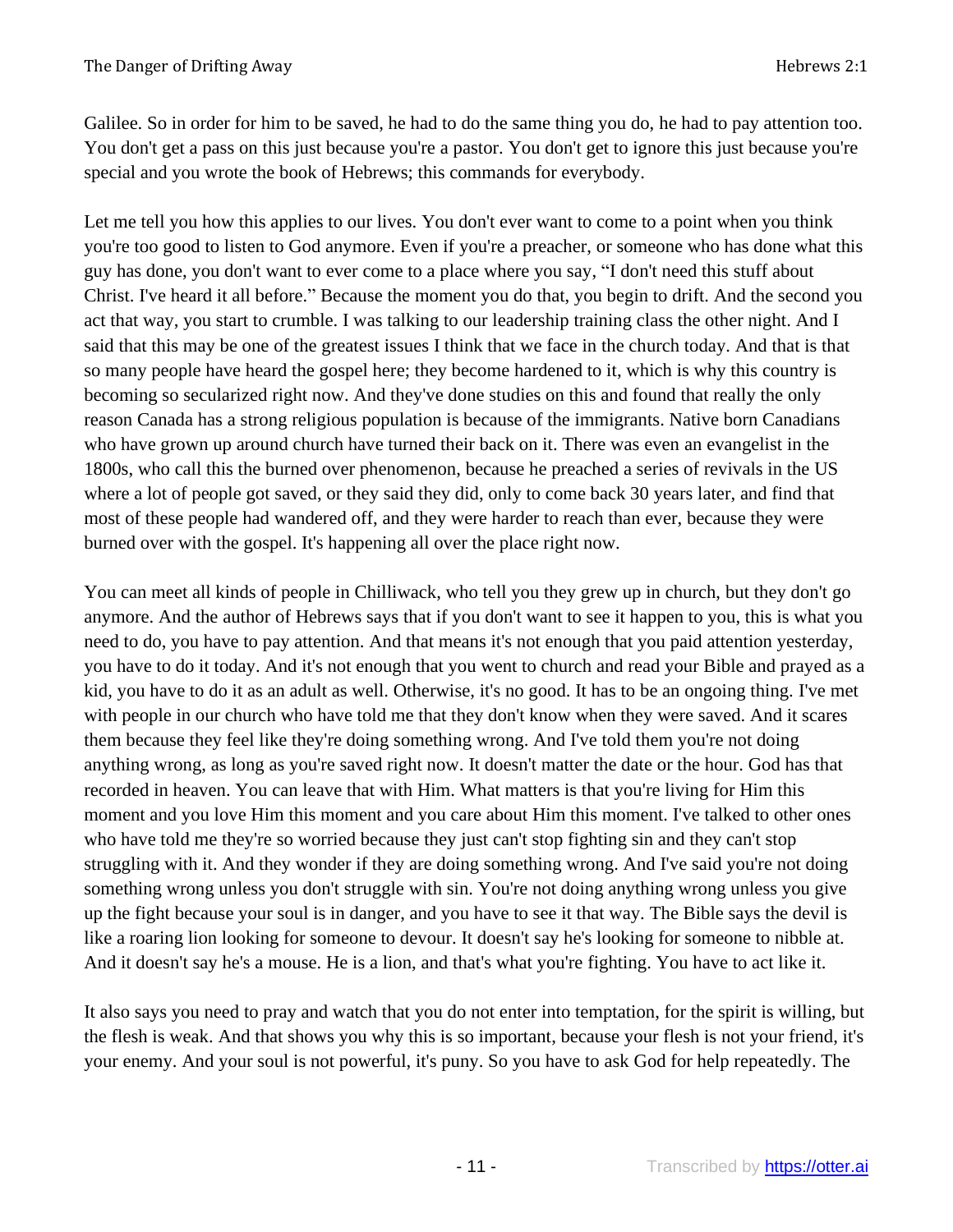Bible also says to pay close attention to your life and doctrine. For as you do this, you will ensure salvation for yourself. And there's that phrase *pay attention* again because this is how you make it through the Christian life, you do it like a soldier at war.

And that brings us to one more tip to keep from backsliding. Just to review these other ones, the first one is to remember your Saviour. And the second one is to pay attention because you can't ever be slothful in the Christian life. It's not a stagnant thing, you're either growing or dying in this, you're either getting closer to Christ, or farther away, you're never staying put. And if you want to grow, you have to wake up.

And that brings us to one more practical tip to keep from backsliding. And this is just following the text here, and that is that you have to remember not to drift. We've already said a few words about this, but we're going to say a few more because this is how the passage closes. But a third practical tip to keep from backsliding is to remember not to drift, which means you need to remember not to let your mind get taken up with other things in the Christian life. Don't ever let it get distracted. If you notice, there's a progression of thought in this text. And that is that if you don't remember your Saviour, and you don't pay attention, and you don't keep fighting it, this is what you do, you will backslide. You don't try to do it, you just do it. You don't make any effort to backslide, it just happens. And if you read all of verse one, again, it says this, "For this reason, we must pay much closer attention to what we have heard, so that we do not drift away from it." And that phrase shows you why you need to wake up to the things of God, so that you don't sail off into the arms of the enemy and drift away. And I just told you a moment ago that the word *drift away* has a lot of meanings. But it basically refers to someone who just goes with the flow of things, you just follow the crowd. So if the wind blows one way, they blow one way, if a tree falls this way, they fall that way. They just don't put up any resistance. It's not a purposeful thing. They don't do it with any intention. They just shut their brain off and drift. In fact, the way the passage is constructed, you can see that there's a contrast being made here, between paying attention and drifting, because these are the two main verbs in the text. And they actually sound alike in Greek, *Prosecco* and *Pereiro*. The author alliterated it for effect, to highlight the fact that you're either doing one or the other, you're either keeping watch or you're drifting. You're either paying attention, or you're falling down. But you can't do both. And this is very telling, because the context is interesting, because again, he says this to a church. He's writing it to a group of religious people, which means the author is not warning you against drifting into Satan worship or something like that, because most Christians aren't going to do that. He's not warning you against drinking blood or something horrible. He's warning you against being the kind of person who says I don't need Jesus anymore because I'm nice. I pay my taxes. I'm good to my neighbors. I'm not breaking the laws, because those are the two things you can pick from. You can choose that or you can choose salvation. And he's not cautioning you against getting drunk or going out and partying every weekend. He's cautioning you against doing that and coming in here and acting like it's no big deal because it is a big deal. God hates it when you act that way. Because this is a warning against drifting and like I told you last time, it doesn't take a lot of work to drift. All you have to do is drift. And this is a caution against wandering; it doesn't take a lot of effort to wander, all you have to do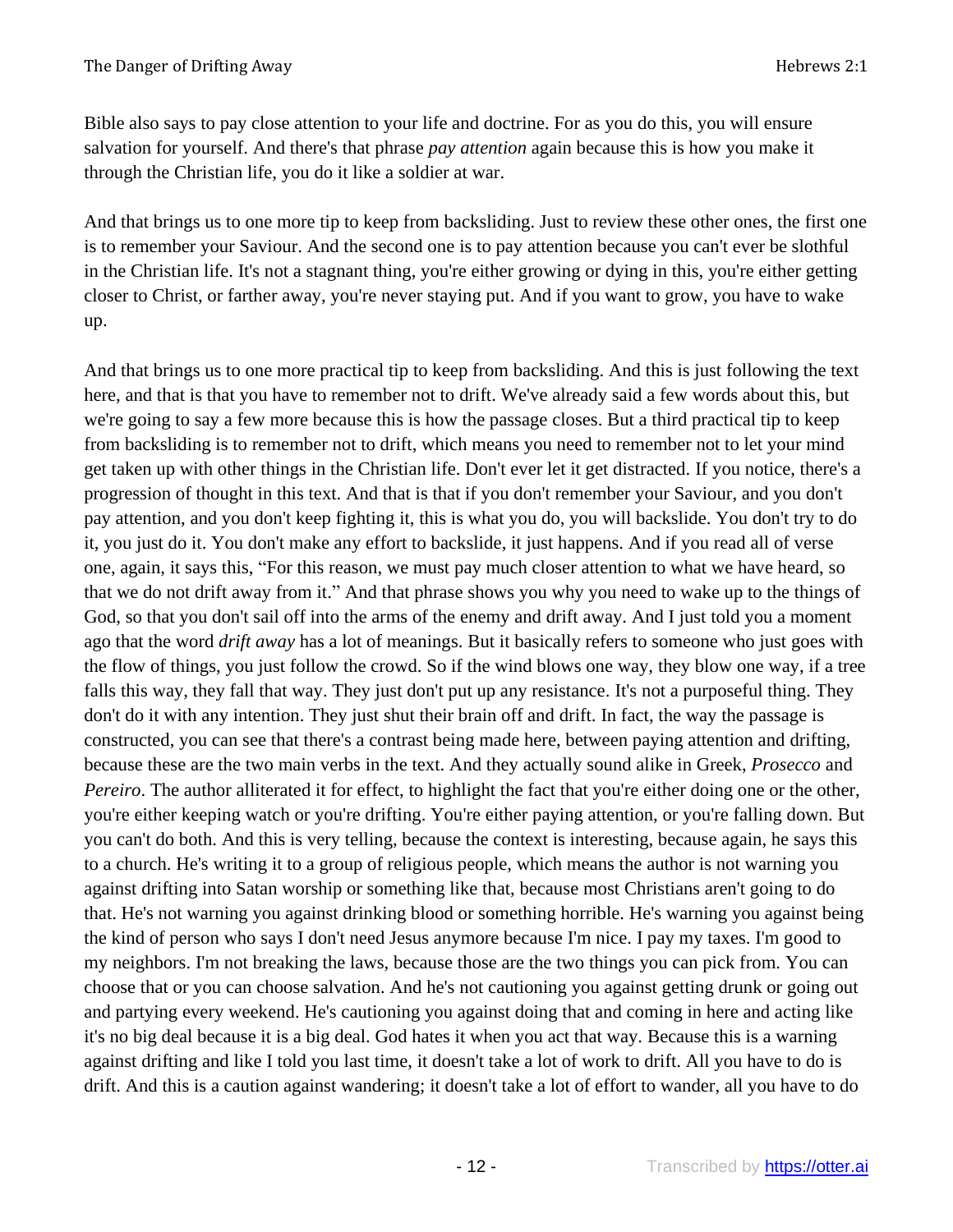is wander. Just prop your feet up, relax, take it easy, and I promise you, this is where you will go, you will go straight to hell.

One commentator said like this, he said, "When you come to this passage, you can't help but wonder how many people are damned right now who once thought they were saved, only to wake up one day and find that they were wrong. Why? Because they tried hard to be damned? No. Because they worked hard to get there? No. Because they put in some effort and sweat and strive and broke their back because they said I want to go to hell now? No. Nobody does that. They just didn't try to do anything. They were completely indifferent to all things related to Christ." And that was it. That was all it took.

Listen, friends, I tell you this because salvation is so simple. At the end of the day, it's not about doing a bunch of works. It's not about keeping a bunch of rules. It's not about following a bunch of commandments. It's about staying close to Jesus Christ. And that's it. It's not about being a good person. It's not about paying your taxes. It's not about being nice to your neighbor, and being a good parent and being a good husband. It's about drawing nearer to him. And that's it. And backsliders don't do that. They fail in this department because they stay close for a while, and then they stop. And they stayed near to Christ for a season and then they leave him for something else. And as a result, they miss their only hope of salvation. They don't fly past salvation, they blow past. They don't run straight to hell, they go slowly down a hill, which is why the author keeps telling you all throughout this book that you need to fix your eyes on Christ, fix your eyes on Christ, fix your eyes on Christ. That's why he keeps reminding you as you go through this, to put your hope in Him, put your hope in Him, put your hope in Him. Because Christ is over here and the world is over there. Jesus is going this way, hell is going that way. And if you want to stay away from hell, keep putting your mind on the things of Him.

Last week, when Pastor Mike was with us, He gave us a very good principle for teaching. Because he said most people learn by repetition. So when you teach them, you have to repeat certain things over and over again to make them stick. Any of you who have children, you know what that's like. And that's what the author is doing here because he keeps telling you over and over again about Jesus in order to make it stick. Because if you don't catch it from this angle, he'll give it to you from another angle. This is what we like to do as a church. You know, anytime someone joins our church, one question that often comes up is, what do I do now? Now that I'm a member of Grace Fellowship, what do the elders expect of me? And the answer is simple. We just want you to come to everything you can for this reason, so we can tell you more about Christ. So if you can go to care group, go to care group. If you can go to youth group, go to youth group, and Lord bless you good luck. If you can go to men's Bible study, go to the study, if you go to the ladies study, go there. Because the goal in all these ministries is the same. They're designed to increase your affection for the Lord.

Now, the question that comes up is, what is our vision for the church? What is our goal for the ministry here? And the answer to that is simple as well. We want to make disciples of Christ. I don't care how big it gets, I don't care how much money is in the bank. I don't care about the smoke machines and the lights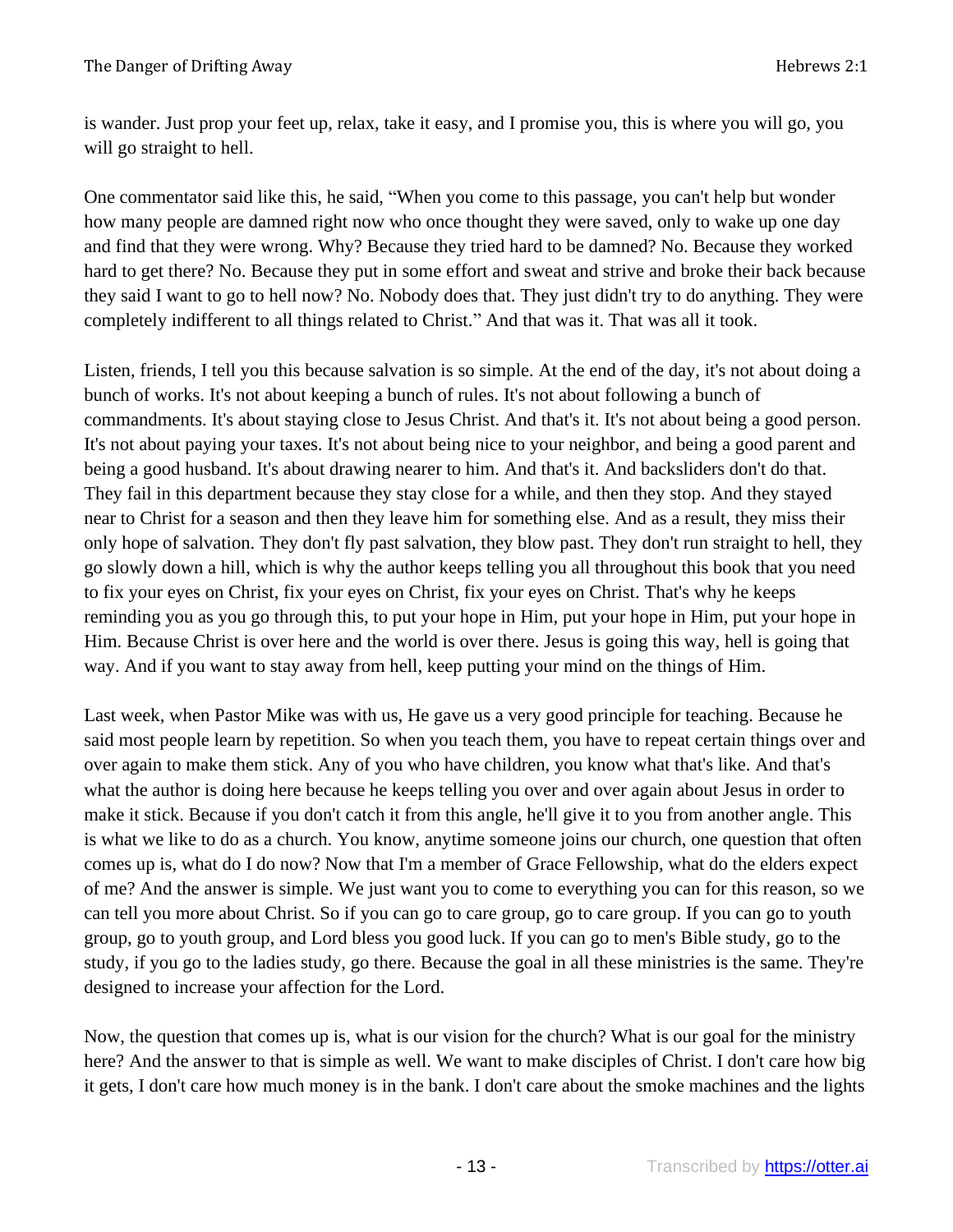and the games and all that doesn't matter to us. We want to train people up to grow in their knowledge of Him so that they don't become a backslider. It's all about Jesus here. In fact, if you've been convicted by what we've talked about this morning, and you feel your soul wandering away from Him, I want to remind you that it doesn't have to be that way. You don't have to drift. Because the Bible says Jesus died for every sin, including this one. And when He went to the cross His death covered every transgression, including the sin of backsliding, which means that He will forgive you of that this morning if you ask Him to. He forgave Peter when he did this; remember that Peter slid away from Him and denied Him three times? We're going to talk about that on Good Friday. He forgave Thomas when he did that, because after he resurrected Thomas says, I'm not going to believe, unless I see the nail prints in His hands and the scar in His side, and Jesus showed up and forgave him. He did that for all the apostles, and He'll do the same thing for you if you want Him to because God is a merciful God. Even though it's a terrible thing to act like this, the good news is, no matter how many steps you take away from the cross, it's only one step back. And no matter how many times you fail, it only takes one prayer of repentance, prayed from a sincere heart, and He will hear you because Christ is the God of second chances. So will you call out to him today?

In my studies this week I came across a story that really illustrates this very well is it was of a man named Charles Templeton, who was a famous evangelist during the time of the Billy Graham crusades, who turned his back on Christ and became an avowed atheist. He was so passionate in his atheism, that he wrote books, spoke at conferences and that sort of thing. But toward the end of his life, somebody asked him, "Mr. Templeton, what do you think about Jesus now?" And he broke down in tears because he said, "I miss Him. I have nothing to replace Him with." And friends, I mentioned that story because he's right. If you leave Jesus Christ this morning, there is nothing to replace Him with. You have no alternative to get you to heaven. He's the only one that can make you right with God. So will you come to him today? I can think of no better thing to talk about as we approach the Lord's table than this.

Let's close in a word of prayer and prepare our hearts to take the Lord's Supper. Heavenly Father, we are so thrilled and excited over the things that you have done for us. As we read the book of Hebrews, I know I'm not the only person who says that my heart is just warmed and overflowing with thankfulness, that we have a Saviour like this one who has done everything to bring us to heaven. He's even sitting in heaven right now to show us what it's like. And in response to that, Lord, we are so utterly thankful for Christ. We don't come in here to worship every week to earn our salvation. We don't do it to get a pat on the back. We do it for Him, to remember Him. Thank you, Lord, for such a Saviour. And Lord, I do pray for those here this morning who are finding their hearts drifting away from this. I just pray that if anything this morning, they will see how ridiculous it is to leave such a gift behind. It would be the worst thing in the world to stand before you on Judgement Day and to hear You say, "I never knew you, depart from me, you worker of iniquity." So I pray, Lord, this would call them back to the great and merciful high priest.